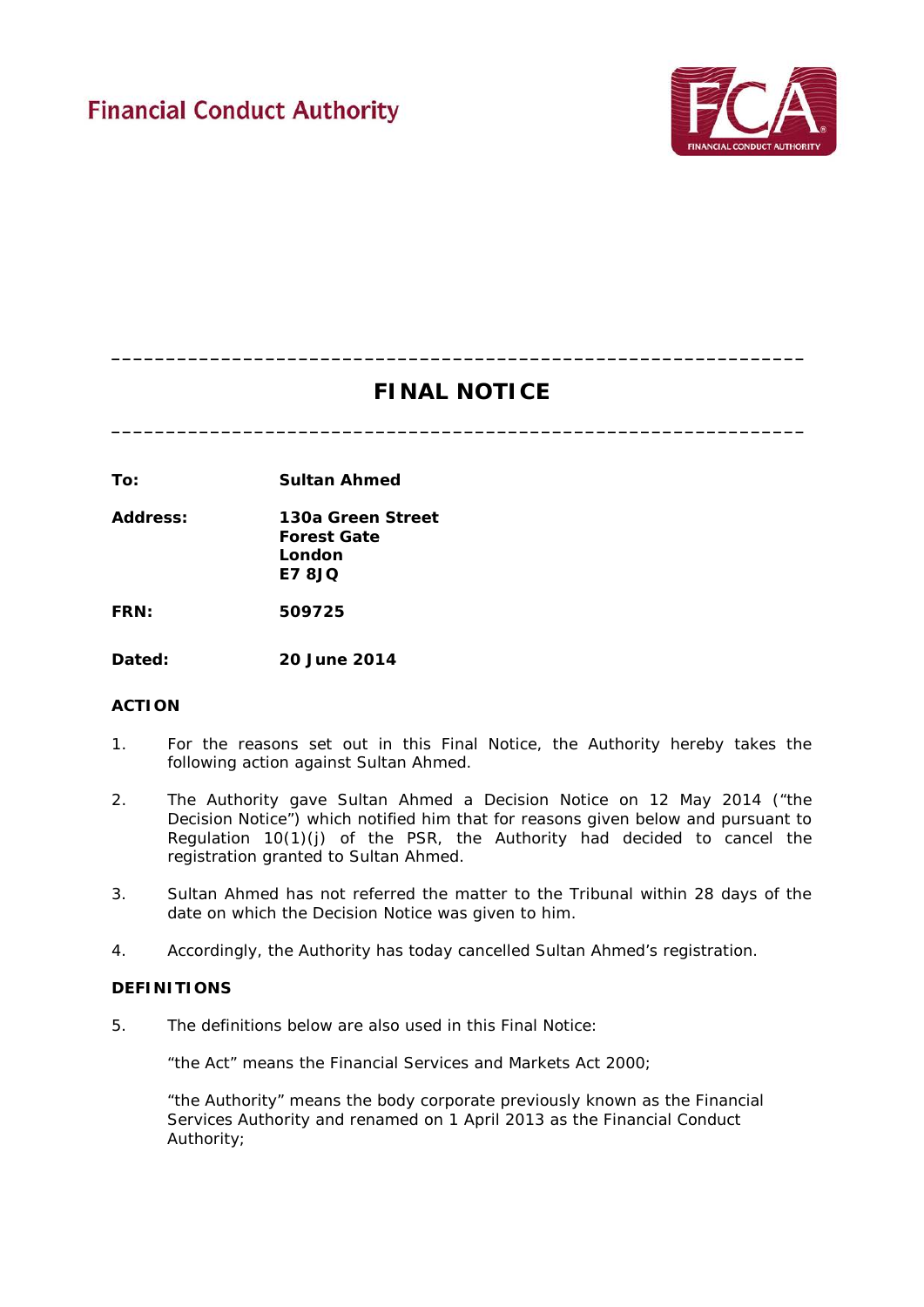"the Information" means the information specified in paragraphs 1, 7, 8 and 9 of Schedule 2 of the PSR, and which was required to be provided by Sultan Ahmed to the Authority under Regulation 125A(2) of the PSR;

"the PSR" means the Payment Services Regulations 2009;

"SPI" means Small Payment Institution;

"Sultan Ahmed's registration" means the registration granted by the Authority to Sultan Ahmed as a SPI under the PSR; and

"the Tribunal" means the Upper Tribunal (Tax and Chancery Chamber).

## **REASONS FOR THE ACTION**

- 6. On the basis of the facts and matters and conclusions described in the Warning Notice issued to Sultan Ahmed dated 2 April 2014, and in the Decision Notice, the Authority has concluded that Sultan Ahmed, a SPI registered by the Authority to conduct payment services business under the PSR, has failed to submit material information to the Authority, despite repeated requests by the Authority that he does so. The Information which has not been submitted is material because it is specifically required to be provided by Sultan Ahmed under Regulation 125A(2) of the PSR to enable the Authority to assess whether Sultan Ahmed meets the 'fit and proper' requirements applicable to him (following amendments to the PSR on 1 October 2012).
- 7. As Sultan Ahmed has failed to comply with Regulation 125A(2), the Authority has cancelled his registration as a SPI, in accordance with Regulation 10(1)(j) of the PSR (as applied by Regulation 14).

## **DECISION MAKER**

8. The decision which gave rise to the obligation to give this Final Notice was made by a Deputy Chairman of the Regulatory Decisions Committee.

## **IMPORTANT**

9. This Final Notice is given to Sultan Ahmed in accordance with section 390(1) of the Act (as applied by paragraph 7(b) of Part 1 of Schedule 5 to the PSR).

## **Publicity**

- 10. Section 391(4), 391(6) and 391(7) of the Act (as applied by paragraph 7(c) of Part 1 of Schedule 5 of the PSR) apply to the publication of information about the matter to which this Final Notice relates. Under those provisions, the Authority must publish such information about the matter to which this Final Notice relates as the Authority considers appropriate. The information may be published in such manner as the Authority considers appropriate. However, the Authority may not publish information if such publication would, in the opinion of the Authority, be unfair to Sultan Ahmed or prejudicial to the interest of consumers.
- 11. The Authority intends to publish such information about the matter to which this Final Notice relates as it considers appropriate.